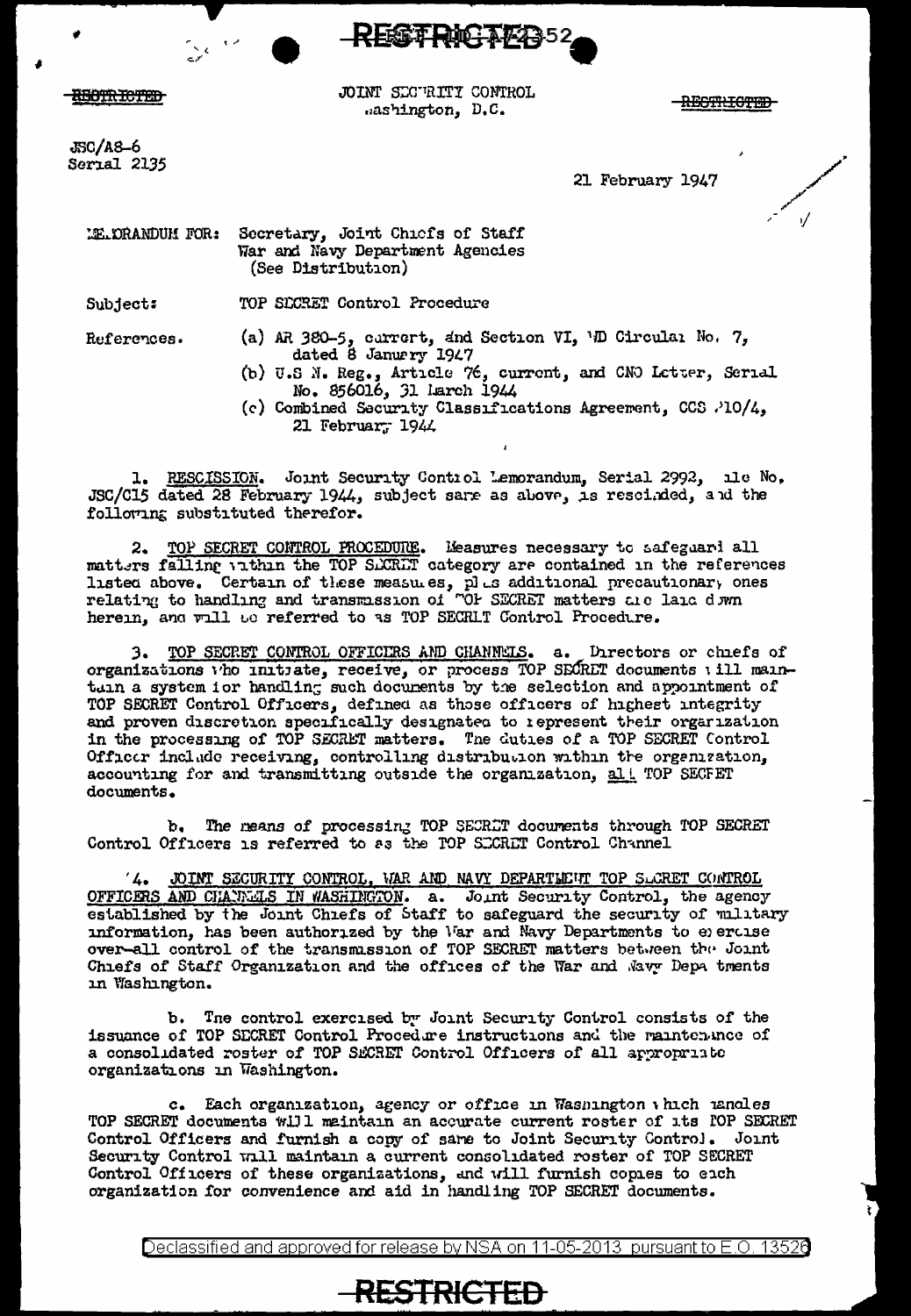5. DETAILED PROCEDURE. a. Larking and Lnveloping. ALI TOP SURIT documents will be enclosed in two sealed envelopes when transmitted b. courier. The inner envelope all be marked TOP SECRET and the addressee specilod by title, however, where desirable for reasons of additional security, t'c inner envelope nay be addressed to a particular individual by name. The cuter envelope unll be addressed to the addressed by title. In addition, in every case where such information is available, the address vill also include -" with the name of the receiving TOP SECRET Control "Attention: Officer shown. Alternate TOP SECRET Control Officers may be indicatel in order to insure delivery. The vords "TOP SECRET" will not appear on the outer cover.

RESTRIGTED 352

- b. Transmission. (1) TOP SECRET documents will be transmitted in accordance itn the provisions of paragraph 27, AR 380-5 and Section VI, 'iD Circular Jo. 7, 1947 or Article 76, U.S. Navy Regulations, or as permitted in  $(2)$  or  $(5)$  below
	- $(2)$ TOP SECRET documents may be transmitted from one TOP SECRET Control Officer directly to another.
	- (3) Whenever practicable, TOP SECRET documents may be iransmitted by direct contact between personnel authorized access to such information, provided the proper TOF SECRET Control Officers are appropriatel; notified.

Handling. When the document is not in use it will be k pt in a  $c_{\bullet}$ suitable safe as prescribed in referenced regulations. When not actually being referred to, it All be kept face C m n or closed menever personnel are present tho are not authorized to see it. In addition to the prescribed security markings, each document will have a cover sheet which will be blank except for the phrase "TOP SECRET" and the document or file numoer.

d. Distribution. Distribution of each document . ill be confined to specific addressees, their deputies, or to the TOP SECRET (ontrol Officer.

e. Persons Having Access to TOP SECRET latter. In the processing of TOP SECRFT documents, certain officers and clerks in a hendquarters must see and vork . ith these documents. THIS GROUP NUST BE KEPT TO A JALIAL.. All rust be individually warned about disclosing such ratter to personnel whose duples do not require it. Eoth military and civilian personnel in this group must be specifically selected and approved. The TOP SLCRET Control Officer for each office handling TOP SECRET material will maintain a register of individuals to whom such information may be released. Sion individuals are not to be considered TOP SECRET Control Officers, nor required to be desirmated as such. Only personnel the absolutely need to possess the eor partial knot ledge of the contents of the document will be permitted to see the necessary portions which pertain to their particular interests.

6. CLASSIFICATION OF AD. INISTRATIVE DETAILS. Administrative cetails growing out of TOP SECRET matter will be classified in accordance w th their own contents when they do not of themselves reveal, in fact or b. unference, information requiring TOP SECRLT classification. Such administrative ratters include rovement orders for personnel, equipment, or vaterial which when properly prepared, can be sent through usual channels in the approp late gory of SICRET, CONFIDLNTIAL, RESTRICTID or unclassified. Such communications should be prepared so that they as not disclose the projected operation or project for which the personnel, equipment, or rateriel is intended, nor contain vital parts of the plan proper, nor references to special equipment the nature of which would divulge the plan or project. It is essential that all matters relating to TOP SECRET information be examined prior to release from TOP SECRET channels to insure that tnere is no compromise of ilformation through comparison . ith other communications.

 $-2-$ 

**RESTRICTED** 

<del>RESTRIOTED</del>